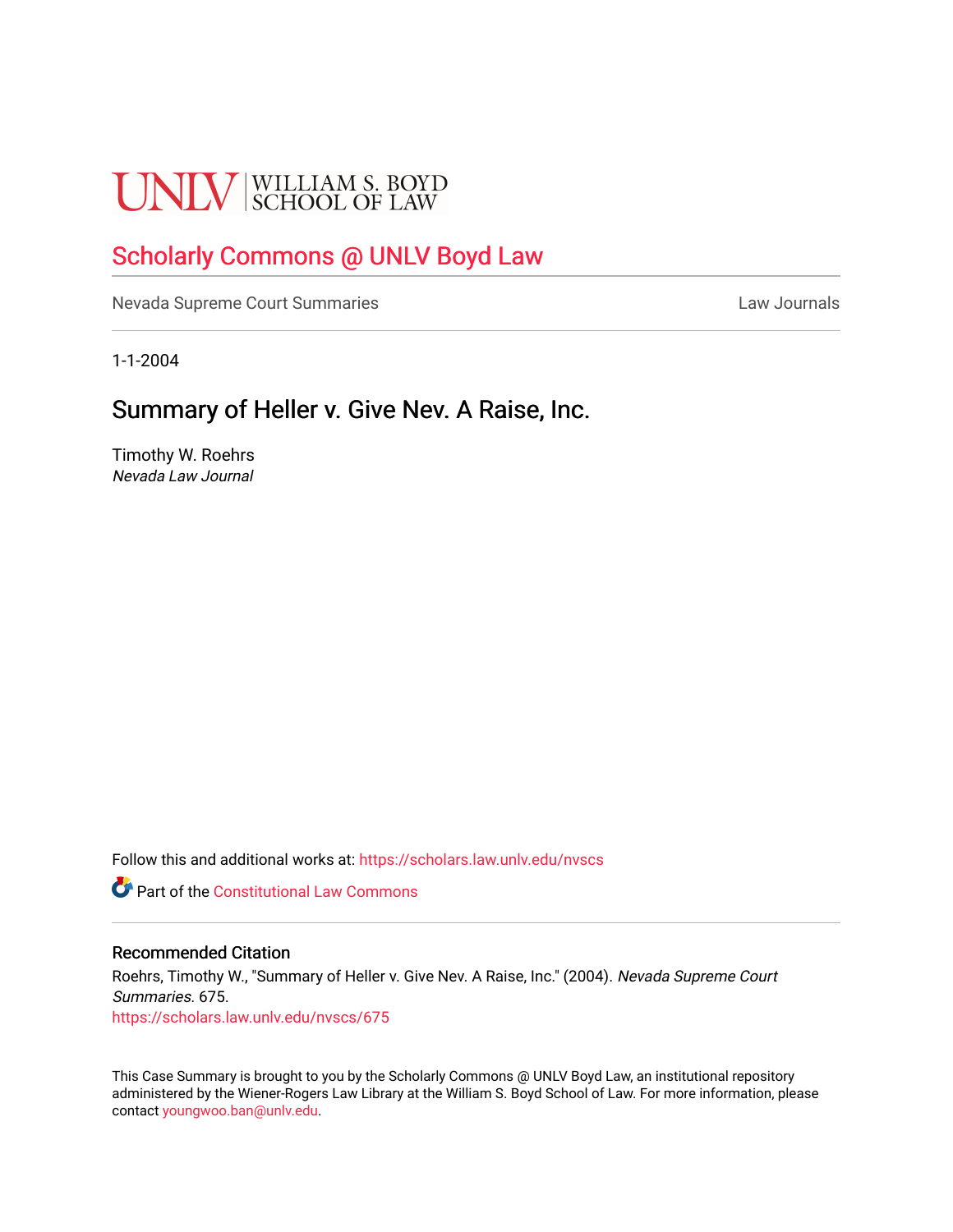## *Heller v. Give Nev. A Raise, Inc.,* 96 P.3d 732 (2004)<sup>1</sup>

### **CONSTITUTIONAL LAW – FREE SPEECH – BALLOT INITIATIVES**

#### **I. Introduction**

 $\overline{a}$ 

Direct democracy, the process by which the people conduct direct law making through the circulation of petitions and (subject to the petition qualifying) subsequent ratification by the voters in an upcoming election, has often been a hub for electoral and legal controversy.<sup>2</sup> In *GNAR*,<sup>3</sup> the Nevada Supreme Court drew on U.S. Free Speech Constitutional law to save a couple of 2004 ballot campaigns, while making the ballot process for future petitions (at least logistically) a little bit easier. Below is a description of the *GNAR* opinion and its holding, along with a few comments regarding *GNAR*'s questionable lack of deference to the ballot-petition expertise of the Nevada Secretary of State.

 But first, to provide context to the discussion that follows, here is how the process of direct democracy often works. Individuals who agree to circulate a petition and acquire the signatures of registered voter (either because they are being paid or in some instances because they believe in the cause the petition supports) will go to some locale where they are likely to run into registered voters. The circulator when encountering a fellow citizen will ask, "Are you willing to sign this petition which …[stating the cause in question.]" The next question most certainly out of the mouth of the circulator then is, "Are you a registered voter?"

 $1$  By Timothy W. Roehrs,  $3<sup>rd</sup>$  year student at the William S. Boyd School of Law at the University of Nevada, Las Vegas and senior staff member of the Nevada Law Journal.

<sup>2</sup> *See generally* Sylvia Lazos, *Judicial Review of Initiatives and Referendums in Which Majorities Vote on Minorities' Democratic Citizenship*, 60 OHIO ST. L. J., 399, 414 (1999). (To wit, Professor Lazos contends: "Direct democracy might undermine the capacity of the legislature to take far-sighted action. Initiatives and referendums are often introduced at the behest of small, well-

organized groups that have intense preferences on some issue. The legislature might justifiably resist their pressure. By getting their proposals on the ballot, these groups might not only secure the laws they desire, but they might bully the legislature into kowtowing to their demands."<sup>2</sup>

<sup>&</sup>quot;…complex issues are presented to the voters on a yes or no basis without the benefits of deliberation and without the check of representatives having to be accountable to the interests of others… representative democracy militates against self interest and careless decisionmaking, while direct democracy fails to 'filter' out the passions evident in direct democracy. In direct democracy, voters do not have the time or motivation to work through the implications of a proposal. Studies show that voters often are confused or fail to understand the full implications of their vote. Voting falls off as the ballot lengthens, indicating that voters may not even be sufficiently motivated to read through the ballot.").

 $3$  Heller v. Give Nev. A Raise, Inc., 96 P.3d 732 (2004)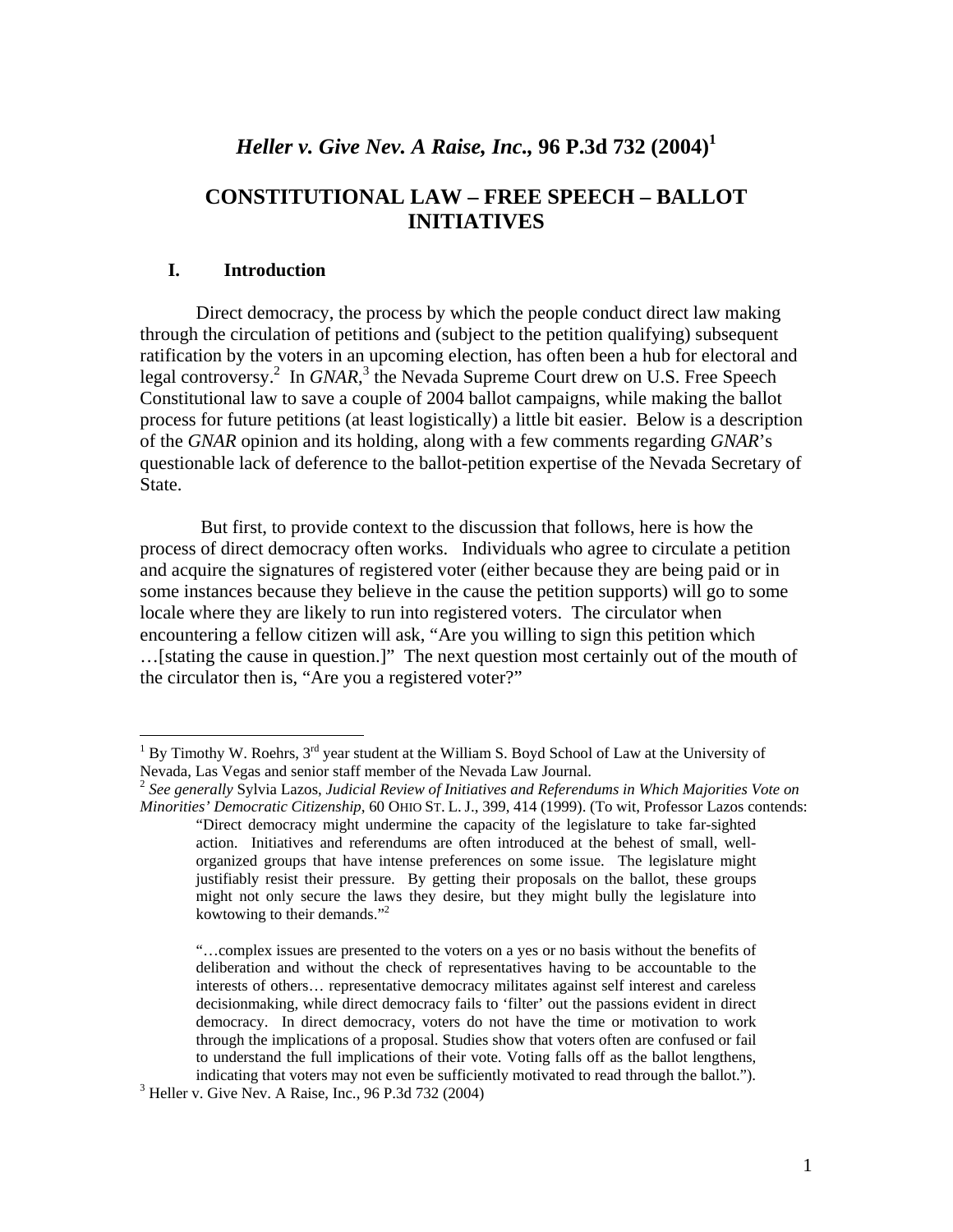This question is of the utmost importance because: (1) if he/she supports the petition personally, the petition cannot qualify unless the signers are later to be confirmed as registered voters; (2) the petition circulator, if being paid, is usually paid per signature with either a bonus price or the per signature price being subject to the signature being valid (or verified as that of a registered voter.) In fact, smart initiative-petition campaigns will have a separate operation whereby each signature will be checked for verification before the totality of the signatures are turned in for qualification. This allows a petition circulation campaign to know where they stand at various points during the circulation period. It also will inform a campaign as to how much it owes its circulators.

 The answer the potential petition signer gives is all that the circulator has to go on. From that point, Nevada law requires that the circulator must sign an affidavit regarding each petition that was circulated to, in essence, assert that the registered voter inquiry was asked and answered affirmatively and that the signatures are genuine.<sup>4</sup> The Nevada Constitution in Article 19, sec. 3(1) (hereinafter "3(1)") also requires that an affidavit be provided as a part of a signature book signed by a registered voter attesting again that the signatures are genuine and that those questions were asked and answered affirmatively.<sup>5</sup> This was previously thought to mean that circulators must also be registered voters.<sup>6</sup>

Five years ago, the U.S. Supreme Court asserted that any state requirement that a petition circulator must also be a registered voter was an unconstitutional violation of free speech.<sup>7</sup> In response, Nevada, via the Attorney General's office stated that the Nevada laws "must be read so as not to conflict with the United States Constitution and therefore may no longer be interpreted as requiring the petition circulator to be a registered voter."<sup>8</sup> The Nevada Secretary of state over four years ago issued an interpretation (discussed *infra*) that made this possible allowing a registered voter to validate petitions circulated pursuant to 3(1) by those who aren't voter eligible. Also, the Nevada Administrative Code's discussion of the affidavit requirement leaves open the possibility for separate affidavits, asking for an affidavit that satisfies the 3(1) requirement and an affidavit signed by the person who circulated document.<sup>9</sup>

<sup>4</sup> *See* NEV. CONST. art.19, § 3(1) (2004). 5 *Id.* 

<sup>6</sup> 1999 Nev. Op. Atty. Gen. 198 (1999) (*available at* 1999 WL 1289587). 7

Buckley v. Am. Constitutional Law Found., Inc., 525 U.S. 182, 197 (1999).

<sup>8</sup> 1999 Nev. Op. Atty. Gen. 198 (1999) (*available at* 1999 WL 1289587). 9

<sup>&</sup>lt;sup>9</sup> Nev. Admin. Code 293.182(2004)

<sup>(&</sup>quot;1. A person who submits a petition that consists of more than one document to the county clerk for verification of the signatures shall sequentially number each page of each document in the petition, beginning with the number 1. 2. If a petition consists of more than one document, each of those documents must, in addition to any other requirements: (a) Contain sequentially numbered spaces for: (1) The name of each person signing the petition; (2) The signature of the person; (3) The residential address of the person; (4) The name of the county where the person is a registered voter; and (5) The date of the signature. (b) Have attached to it, when filed: (1) The affidavit required pursuant to section 3 of article 19 of the constitution of the State of Nevada; and (2) An affidavit signed by the person who circulated the document…)"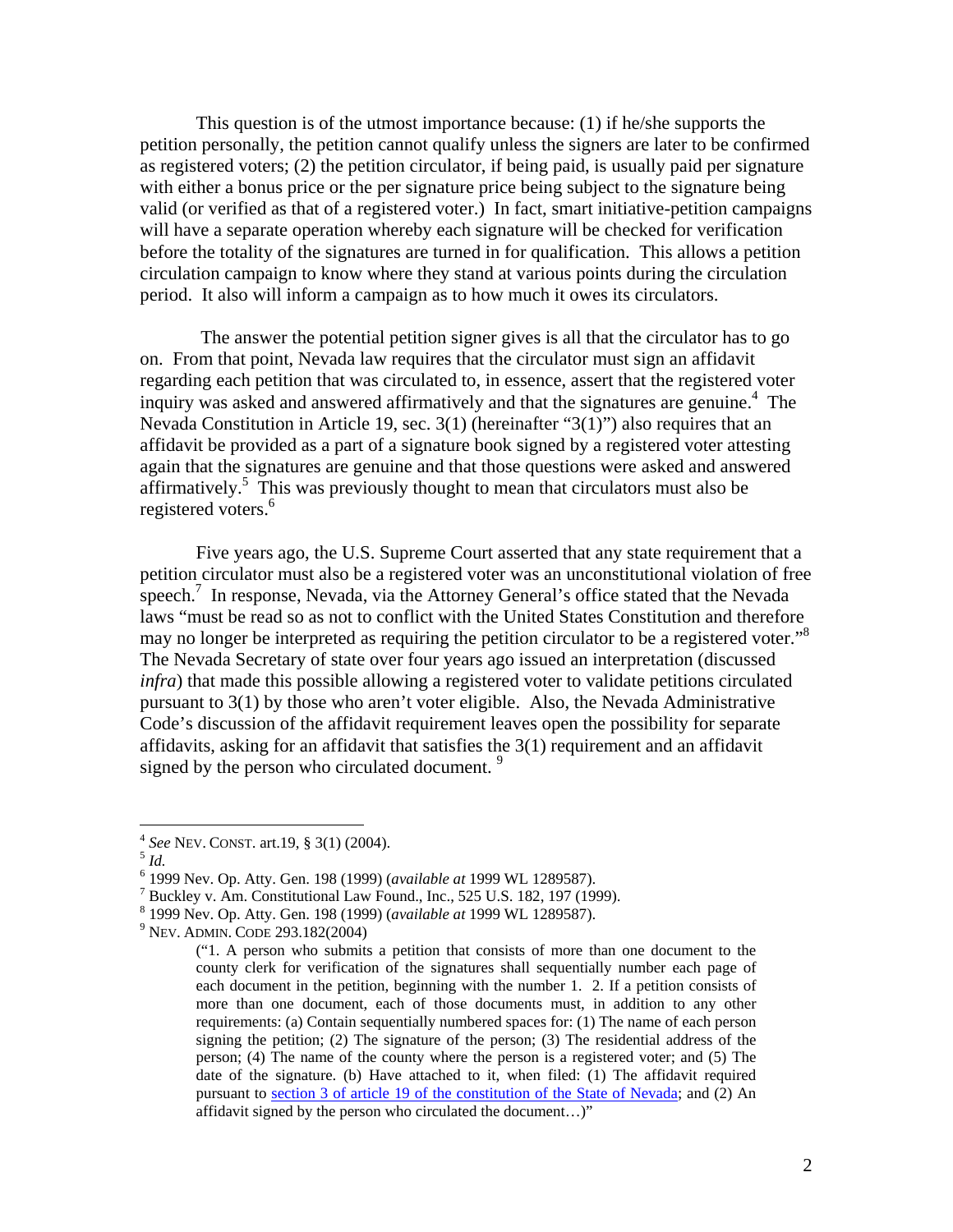This year a significant number of petitions in a couple of well-funded, seemingly viable ballot campaigns failed to meet the 3(1) affidavit requirements and were thrown out by the Secretary of State resulting in the failure of those petition campaigns. The Nevada court system came to the rescue of the fledgling efforts. It chose, notwithstanding the Secretary of State interpretation, which effectively allowed the unregistered to circulate petitions, to invalidate the Secretaries' interpretation and the 3(1) registered voter affidavit requirement.

#### **II. The** *GNAR* **rule:**

The First Amendment of the United States protects against undue governmental interference of free political speech.<sup>10</sup> The extension of the protection will invalidate state law requirements that ballot initiative circulators must be registered voters.<sup>11</sup> Nevada may not by law require that an initiative petition document be in any way accompanied by the affidavit of a signatory who must also be a registered voter because such a requirement constitutes an impermissible burden of political speech.<sup>12</sup> Such a requirement, to survive federal constitutional muster, must be narrowly tailored to serve a compelling governmental interest.<sup>13</sup> Nevada's affidavit signatory registered voter requirement embodied in 3(1) is not narrowly tailored because Nevada has other measures in place to safeguard the initiative process from corruption.<sup>14</sup> Moreover, such a requirement fails to "tangibly" advance the Nevada's interests in protecting the initiative process from corruption.<sup>15</sup>

#### **III.** *GNAR's* **Facts, Disposition and Analysis**

#### **a. Facts**

Give Nevada a Raise is a labor union sponsored attempt to raise Nevada's minimum wage requirement.<sup>16</sup> The petition effort gathered more than 51,337 signatures to get the question placed on the November 2004 election ballot.<sup>17</sup> However, the Nevada Secretary of State ("SOS") decided to discount thousands of the signatures turned in because they were not accompanied by a valid affidavit that was signed by a registered voter who had signed their booklet and the petition effort lacked the sufficient signatures to qualify for the ballot as a result.<sup>18</sup> The petition effort filed a complaint for injunctive, declaratory and writ relief against the SOS, hoping to compel the minimum-wage initiative's placement on the 2004 ballot.<sup>19</sup> A district court bench trial ruled for the

<sup>&</sup>lt;sup>10</sup> Heller v. Give Nev. A Raise, Inc., 96 P.3d 732, 735 (2004)

<sup>&</sup>lt;sup>11</sup> *Id.*<br><sup>12</sup> *Id.* at 733.<br><sup>13</sup> *Id.* at 735.<br><sup>14</sup> *Id.* at 738.<br><sup>15</sup> *Id.*<br><sup>16</sup> Website: Vote Yes on Question 6 Give Nevada a Raise! *available at http://www.givenevadaaraise.com/*<br><sup>17</sup> *Give Nev. A Raise Inc.*, 96 P.

Lawsuits" and "Protect Your Legal Rights Act" initiatives, called People for a Better Nevada. People for a Better Nevada intervened in this action and adopted Give Nevada A Raise, Inc.'s complaint.) <sup>19</sup>*Id.*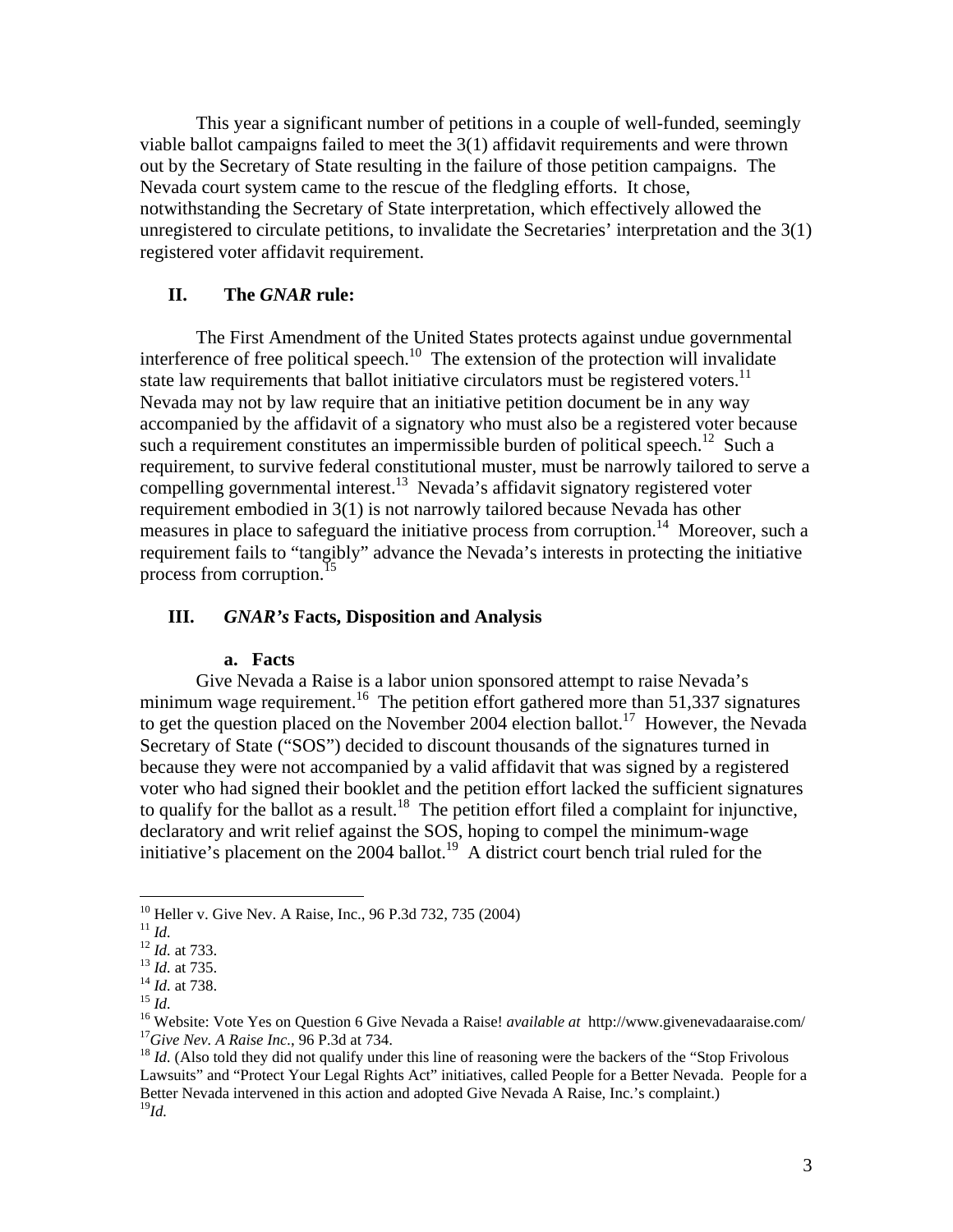petition effort and the SOS was ordered to qualify the signatures that had been stricken.<sup>20</sup> The SOS, among others, appealed. $^{21}$ 

#### **b. Disposition**

In *GNR*, the Nevada Supreme Court looked at  $3(1)$ ,  $^{22}$  and determined it to be a severe burden on the freedom of speech granted by the United States Constitution.<sup>23</sup> According to the Court, this requirement compels the use of registered voters as circulators or compels "unregistered circulators to be accompanied by a registered voter who is willing to sign a petition booklet and execute an affidavit under oath authenticating the booklet's signatures."<sup>24</sup>

#### **c. Analysis**

The Nevada Supreme Court applied *Buckley v. American Constitutional Law Foundation, Inc.* ("*ACLF*") (discussed *infra*, section IV) which had invalidated a Colorado state petition circulator registered voter requirement on free speech grounds.<sup>25</sup> The court recognized that regulations which impose sever burdens on speech must (survive strict scrutiny and) be narrowly tailored to serve a compelling state interest.26

#### **i. Undue Burden**

The Court concluded that section 3(1) of Article 19 of Nevada's constitution, "exacerbated" by a companion statute  $(NRS 295.055(2))$ ,<sup>27</sup> created the requisite severe burden on political speech to impose strict scrutiny.<sup>28</sup> The court recognized that unregistered voters could circulate petitions, but interpreted that in order to obtain the affidavits required by 3(1):

"[circulators] must (1) convince a registered voter who signed a particular petition booklet to execute an affidavit, attesting that the booklet's signatures are genuine

 $^{20}Id.$ 

<sup>&</sup>lt;sup>21</sup> *Id.* at 735.<br><sup>22</sup> NEV. CONST. art.19, § 3(1) (2004)

<sup>(&</sup>quot;Each referendum petition and initiative petition shall include the full text of the measure proposed. Each signer shall affix thereto his or her signature, residence address and the name of the county in which he or she is a registered voter. The petition may consist of more than one document, but *each document shall have affixed thereto an affidavit made by one of the signers of such document to the effect that all of the signatures are genuine and that each individual who signed such document was at the time of signing a registered voter in the county of his or her residence*. The affidavit shall be executed before a person authorized by law to administer oaths in the State of Nevada. The enacting clause of all statutes or amendments proposed by initiative petition shall be: 'The People of the State of Nevada do enact as follows:''') (emphasis added).<br>
<sup>23</sup>Give Nev. A Raise Inc., 96 P.3d at 738.

<sup>&</sup>lt;sup>24</sup> *Id.*<br><sup>25</sup> *Id.* at 735. <sup>26</sup>*Id.*<br><sup>25</sup>*Id.* <sup>27</sup> The statute states, "Each document of the petition must bear the name of a county, and only registered <sup>27</sup> voters of that count may sign the document."

<sup>28</sup> *Give Nev. A Raise Inc.*, 96 P.3d at 736.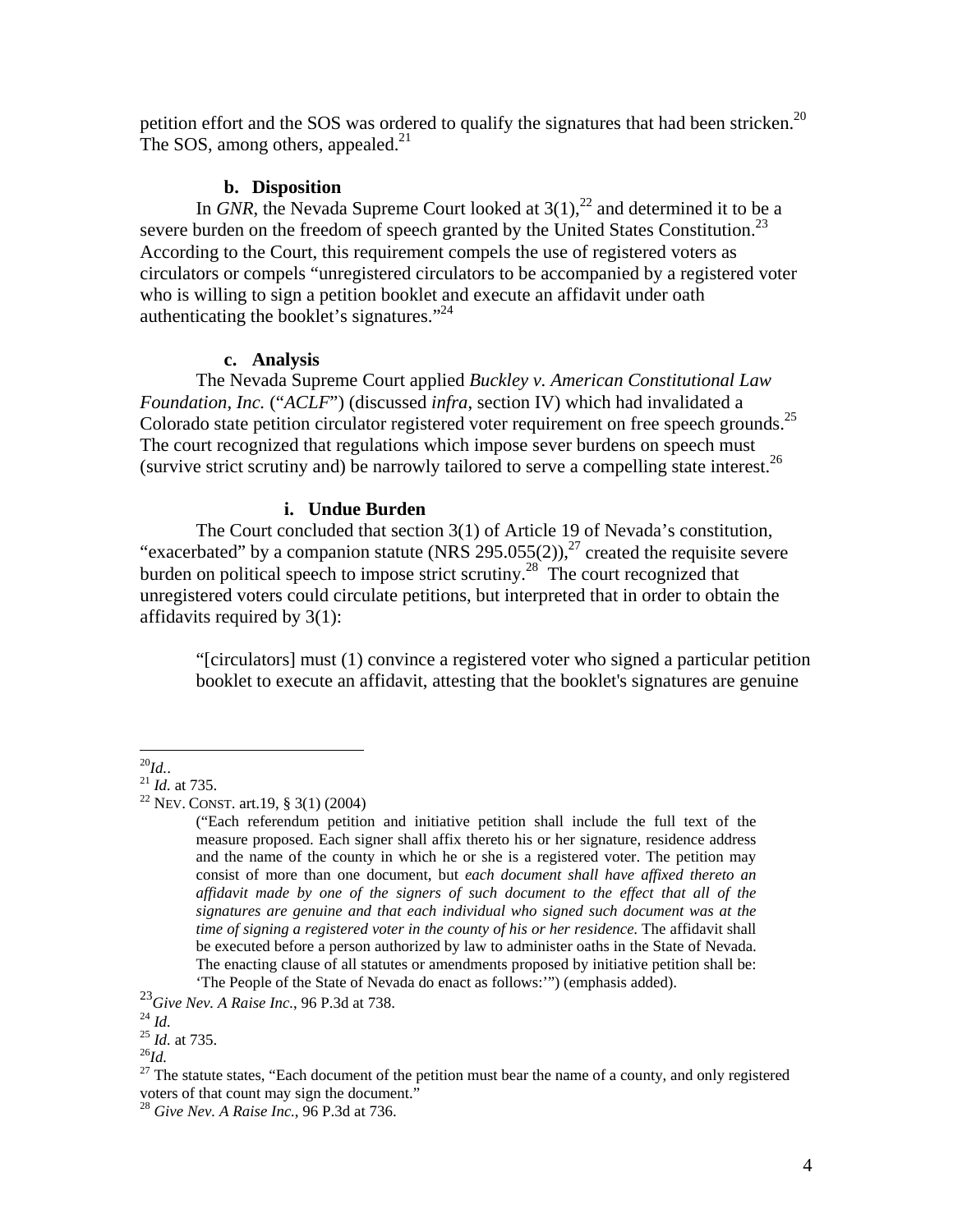and that the signatories were, at the time of signing, registered voters in their county of residence; and (2) arrange for execution to take place before a notary."29

Recognizing 3(1)'s purpose, to ensure the integrity and reliability of the circulation process, the court opined that to effectuate this goal, a 3(1) affidavit must be executed by someone who actually participated in the gathering of signatures. Or, in other words, an unregistered circulator would have to gather signatures while accompanied by a registered voter who would eventually execute the  $3(1)$  affidavit.<sup>30</sup> According to the Court, 3(1)'s extra steps for unregistered circulators imposed a "burden on political speech that is no less severe than the direct registration requirement invalidated in *Buckley [v. ACLF.]*<sup>31</sup>

The Court further noted that a two person circulation requirement would cut in half the number of voices available to convey the initiative-petition's political message, while reducing the size of its reachable audience.<sup>32</sup> It also found agreement from a Pennsylvania federal district court who dealt with a similar ballot circulation law.<sup>33</sup>

The Nevada SOS, 4 years ago, interpreted 3(1) and NRS 295.055(2) to comport with free speech constitutional law and *ACLF.* 

"[A] circulator who is not registered to vote need not be accompanied by a registered voter, so long as the circulator can locate a registered voter form the county of circulation who is willing to sign all of the circulator's booklets and provide authenticating affidavits based solely on the circulator's representations of genuineness and residency." <sup>34</sup>

The court responded that the SOS interpretation, which allowed the registered affiants affidavit execution solely on the information and belief of the unregistered circulators representations, made the affidavit meaningless and contrary to 3(1)'s purpose of making more strict, commencing and carrying out initiative petitions.<sup>35</sup> It then at least seemingly

<sup>31</sup> *Id.*

 $^{29}$  Id.

<sup>&</sup>lt;sup>30</sup> *Id.* (according to the Court, a registered voter "who is willing to sign the petition booklet and execute a Section 3(1) affidavit under oath for that booklet, attesting that the signatures are genuine and that the signatories were, at the time of signing, registered voters in the count of their residence," would have to accompany an unregistered circulator.).

<sup>(&</sup>quot;Requiring two persons to circulate each booklet of an initiative petition cuts in half the number of voices available to convey the initiative-petition's political message and reduces the size of the reachable audience. This point is buttressed by evidence offered in the district court that initiative-petition sponsors are unlikely to use circulators who need

a companion to authenticate signatures.").<br><sup>32</sup>*Id.* (The court noted that this point was "buttressed by evidence offered in the district court that initiativepetition sponsors are unlikely to use circulators who need a companion to authenticate signatures.").

<sup>&</sup>lt;sup>33</sup> *Id.* at 736-37 (citing *Morrill v. Weaver*, 224 F.Supp.2d 882, 886, 900 (E.D.Pa. 2002) (indicating that unlike the statute in that case Section 3(1) is incapable of a constitutional construction).

<sup>&</sup>lt;sup>34</sup> Id. at 737; see also Interpretation of the Secretary of State #00-01 *available at* 

http://sos.state.nv.us/nvelection/press/interpretation.htm. 35 *Give Nev. A Raise Inc.*, 96 P.3d at 737.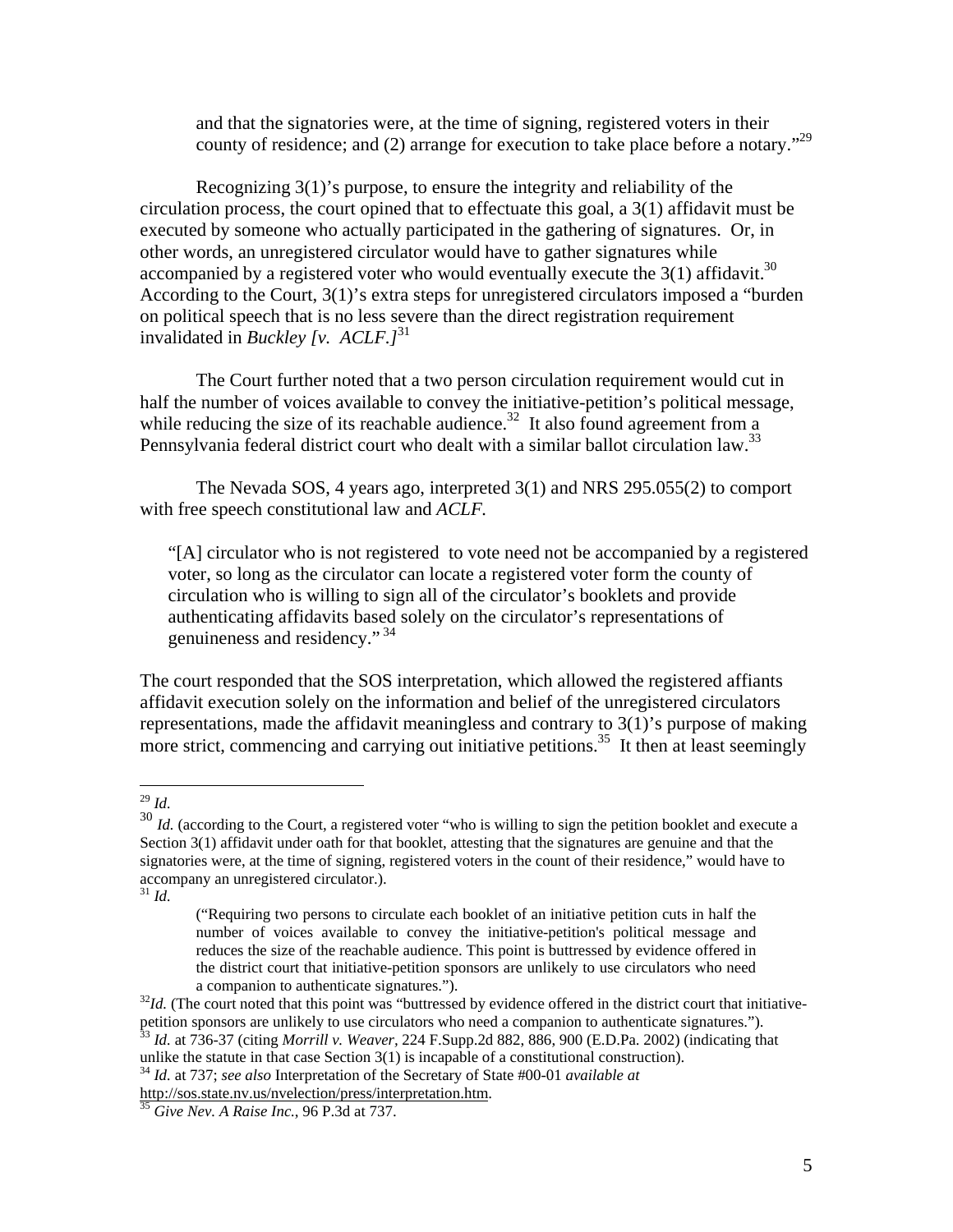asserted that 3(1) even under the SOS' interpretation would constitute an undue burden of speech by proffering the following:

"…requiring a circulator to convince a booklet signer, who may be a complete stranger, uncertain about the initiative-petition circulation process, with absolutely no familiarity with the booklet's signatories, to execute an authentication affidavit under oath imposes a severe burden in itself."<sup>36</sup>

#### **ii. Not Narrowly Tailored**

The SOS cited compelling interests of "ensuring that the initiative signature gathering process is fair, honest, reliable and verifiable."<sup>37</sup> The Court agreed that policing the integrity of the petition process was a compelling state interest.<sup>38</sup>

However, in determining whether the state's requirements were narrowly tailored the Court looked to "the alternatives to Section 3(1)'s burdens and the degree to which those burdens achieve, serve or advance the State's interest."39 It found that similar to what the Supreme Court found of Colorado in *ACLF*, Nevada has numerous, less speech restrictive measures, such as a circulator's affidavit, that already exist to ensure the petition process' integrity.<sup>40</sup> Moreover, it found that a  $3(1)$  affidavit fails to advance the state's interest because the most competent person "to attest to the genuineness of signatures and the residency of signatories may be an unregistered circulator (or a registered, nonresident circulator), who cannot sign the Section  $3(1)$  affidavit."<sup>41</sup> It concluded,

"even if we were to follow appellants' suggestion that Section 3(1) be somehow interpreted to allow a Section 3(1) affiant to rely on the 'uncontradicted assertion of the circulator' as to genuiness and residency, the value of an affidavit not based on personal knowledge is …highly suspect and directly contravenes [the drafters of 3(1)'s purpose] to 'make the requirements to commence and carry through an initiative petition more strict."<sup>42</sup>

Hence, the Nevada Supreme Court concluded that Nevada's registered voter affidavit requirement fails to survive strict constitutional scrutiny<sup>43</sup>

#### **IV.** *GNR's* **application of U.S. Constitutional Law**

In *ACLF* the United States Supreme Court invalidated a number restrictions Colorado had placed on its petition process, including a provision that required petition

 $36$  Id.

 $rac{37}{38}$ *Id.*  $rac{38}{1}$ *Id.* 

<sup>&</sup>lt;sup>39</sup> *Id.* at 737-38.<br><sup>40</sup> *Id.* at 738.<br><sup>42</sup> *Id.*<br><sup>43</sup> *Id.*; *see also id.* at n.35 ("We not that local residency requirements, like the one found in NRS 295.055(2) are constitutionally infirm.").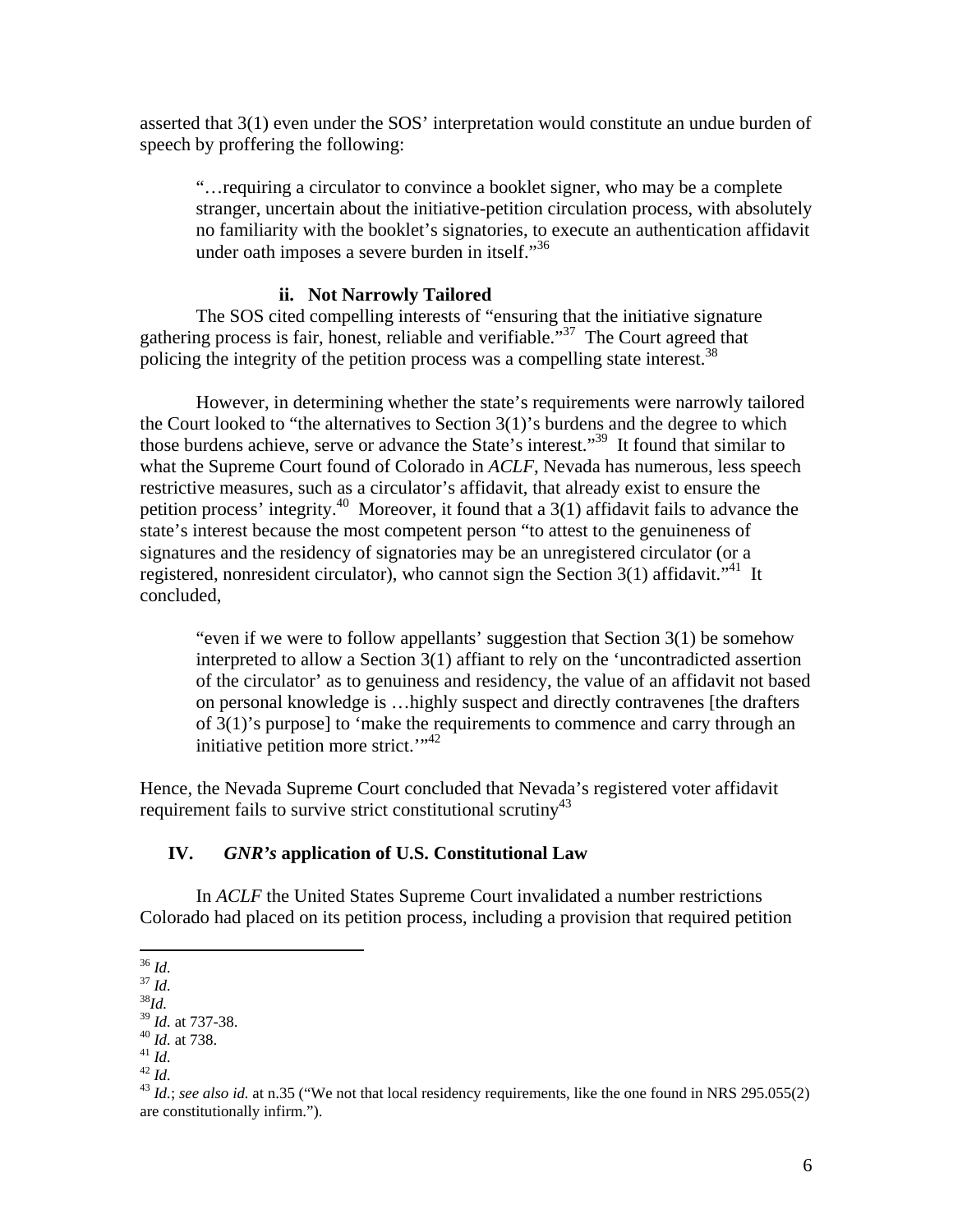circulators to be a registered voter.<sup>44</sup> Such provisions, according to Justice Ginsburg, drastically reduced "the number of persons, both volunteer and paid, available to circulate petitions.<sup>545</sup> Central to the Supreme Court's ruling was an additional burden on speech in *ACLF*, namely, that the choice not to register to vote implicates political thought and expression.<sup>46</sup> According to the Court, individuals may fail to register out of ignorance or apathy, but they may also choose not to register as a form of private and public protest that, for example, the political process is not responsive to their needs.<sup>47</sup>

Justice Ginsburg concluded that the state failed to justify any compelling reason for the speech restriction.<sup>48</sup> Colorado had cited needing to police lawbreakers among petition circulators (seeking to "ensure that circulators will be amenable to the Secretary of State's subpoena power".)<sup>49</sup> The Court reasoned however that the interest in reaching law violators was already served by the requirement that each circulator submit an affidavit setting out several particulars.<sup>50</sup>

*ACLF* was an offshoot of the Court's previous *Meyer* decision, where a state restriction prohibiting the payment of petition circulators was invalidated.<sup>51</sup> Central to the ruling in *ACLF* was that the requirement that circulator be registered voters, decreased the pool of circulators just like the pool of circulators was reduced from the paid circulator prohibition in *Meyer.*52 Accordingly, the test to be applied is: does the provision limit the number of voices who will convey the initiative proponents' message, consequently cutting down the size of the audience those proponents can reach?<sup>53</sup>

Prophetically, in his dissent, Justice Rehnquist, contended that "while today's judgment is ostensibly circumscribed in scope, it threatens to invalidate a whole host of historically established state regulations of the electoral process in general."<sup>54</sup>

Applying *ACLF* (referring to it as *Buckley*) <sup>55</sup> the Nevada Court stated the following:

"Under Section 3(1), then, circulation may be accomplished either by a registered voter or a two-person team composed of an unregistered person and a registered

<sup>&</sup>lt;sup>44</sup> Buckley v. Am. Constitutional Law Found., Inc., 525 U.S. 182, 197 (1999) ("ACLF").<br><sup>45</sup> *Id.* at 193 (The Supreme Court noted that as many as 400,000 persons eligible to vote were not registered in Colorado.).

<sup>46</sup> *Id.* at 195. 47 *Id.* at 195-96. 48 *Id.* at 197.

<sup>&</sup>lt;sup>49</sup> *Id.* at 196.<br><sup>50</sup> *Id.* (particulars include the address at which he or she resides, including the street name and number, the city or town and the county.)

<sup>&</sup>lt;sup>51</sup> Meyer v. Grant, 486 U.S. 414, 422, 425 (1988).<br><sup>52</sup> ACLF, 525 U.S. at 194.

<sup>&</sup>lt;sup>53</sup> See id. at 194-95.<br><sup>54</sup> Id. at 231 (Rehnquist., J., dissenting).<br><sup>55</sup> This comment refers to the Supreme Court case as *ACLF* rather than *Buckley* because *Buckley* is the oft used name for a more well known piece of Supreme Court precedent in the area of free speech and campaign finance laws, *Buckley v. Valeo*.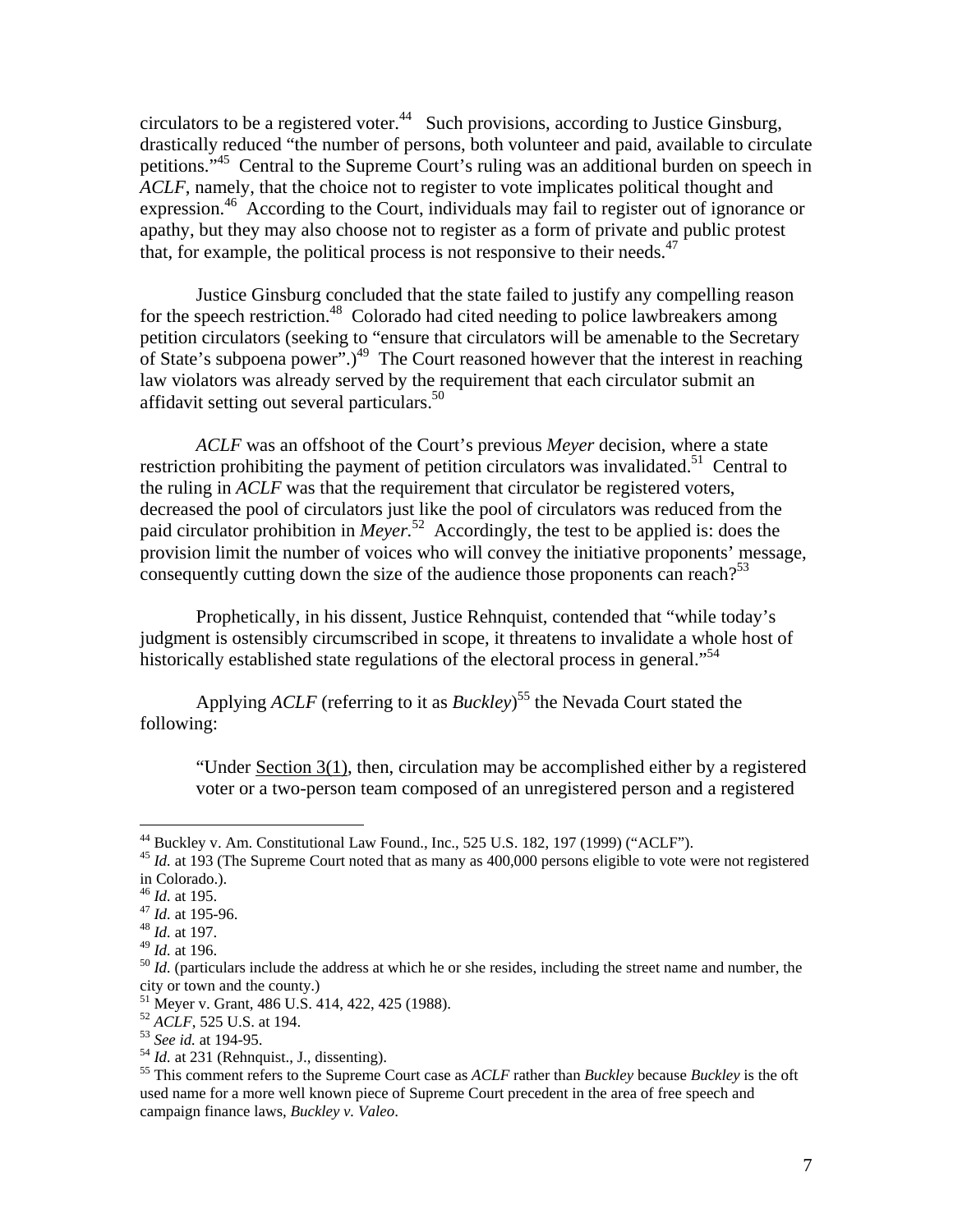voter. In either instance, Section 3(1) mandates the use of circulators who are registered voters and who are willing to sign the petition. If unregistered circulators are unable to locate a registered-voter companion, their only alternative, if they wish to participate in the circulation process, is to register to vote. Requiring a circulator to be a registered voter is expressly precluded by *Buckley,* and requiring an unregistered circulator to be accompanied by a registered voter fails under *Buckley*'s reasoned disapproval of circulation restrictions that 'significantly inhibit communication with voters about proposed political change.' Requiring two persons to circulate each booklet of an initiative petition cuts in half the number of voices available to convey the initiativepetition's political message and reduces the size of the reachable audience."56

#### **V. Comments**

In analyzing this opinion, it is important to remember the state of the law Give Nevada a Raise and the other 2004 petition campaigns were compelled to follow coming into this election year and before the *GNAR* case was decided. As previously noted, that law, as interpreted by the SOS, compelled that petition campaigns, when employing unregistered circulators, simply had to execute affidavits on those petitions by a registered voter who need not be present when the petitions were collected. If the SOS' interpretation is given legal effect, it is hard to see a burden of speech along the lines of *Meyer* and *ACLF*.

Indeed, the weakest point of *GNAR* is the Nevada Court's assertion that even under the SOS interpretation a "severe" speech burden exists because a circulator would need to convince "a complete stranger, uncertain about the initiative-petition circulation process, with absolutely no familiarity with the booklet's signatures" to execute the required affidavits.<sup>57</sup> Here, the Court is showed a "real-world" political naivety with regard to how ballot campaigns work. Finding a registered voter to execute the 3(1) affidavit may add another logistical requisite (as the drafters of the provision wanted by the way.) However, the execution of these affidavits would be easily fulfilled by any viable (well funded or highly politically popular) petition campaign. Just like circulators can be compensated for gathering signatures, a petition campaign can also compensate a registered voter to sign each affidavit, fulfilling the Nevada Constitution's (as what the drafter's thought would be a) further verification of the process. Because unregistered voters are allowed to participate in the political process and because the number of voices there to carry a political message is hardly (in the real world) limited by the added logistical requirement, it is difficult to see a true burden on political speech under the SOS' interpretation as it stood. Hence, there exists a good argument the *ACLF* was not applicable to *GNAR*.

Remove the existence of the SOS interpretation (as the Justices did) and *GNAR* is a defensible opinion in that one might reasonably reconcile (as the Justices also did) 3(1)'s plain meaning and *ACLF* to require a registered voter to accompany an

<sup>56</sup> Heller v. Give Nev. A Raise, Inc., 96 P.3d 732, 736 (2004).

<sup>57</sup> *Id.* at 737.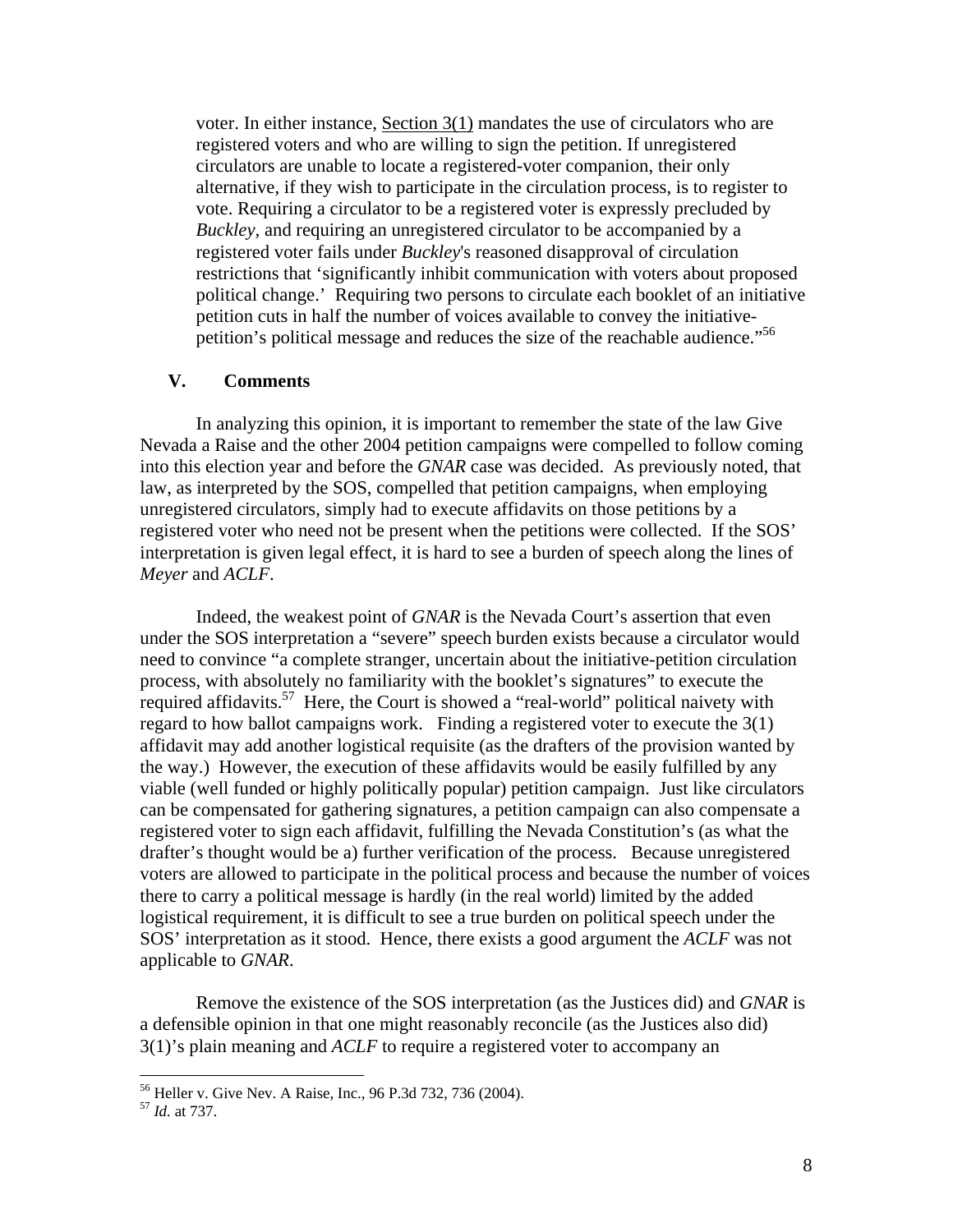unregistered circulator. Such a requirement would be an impermissible substantial burden on speech reducing the available voices to carry a political message and there is no conceivable compelling state interest advanced by such a requirement.

However, as already alluded to, the Nevada Supreme Court failed to give a fully reasonable justification to substitute their interpretation "post-circulation-period" for that of the SOS. Indeed, they discarded the SOS' interpretation because it failed to fulfill the drafter's intent of making ballot initiatives strict.<sup>58</sup> Then it invalidated the entire provision as being too strict. While within the province of the judiciary, this is a surprising lack of deference for the interpretation of the SOS.

At least one state, Ohio, has recognized that proper deference should be given to the Secretary of State.<sup>59</sup> And that makes sense. Electoral interpretation should be the principle province of the SOS. The SOS is state government's highest elected "expert" on the petition process and has to deal with ballot campaign laws (at least) every two years. Secretaries know and understand the real political world surrounding the electoral / ballot circulation process and have a better understanding of the restrictive effects or results caused by various electoral requirements.

The Court failed to state whether Give Nevada a Raise or any previous ballot campaign in the last four years had actually employed the two person circulation tactic or that petition failed because of it. The court simply casts the SOS interpretation of 3(1) off as rendering the affidavits meaningless.<sup>60</sup> But in the "real world" such affidavits are actually fairly meaningless, under the SOS interpretation, or not.

 Remember the idea behind 3(1) is to ensure that circulators are not wasting the state's time by turning in signatures that aren't "genuine" or by turning signatures of unregistered voters. This is fulfilled when the circulator (registered or unregistered) asks the potential signers and relies on what they say. *GNAR* contended that the two-person circulation team was the only way to interpret  $3(1)$  as to give it any effect. It asserted that for a 3(1) affidavit to mean anything the person signing it needed to be present when the circulator asked the "are you a registered voter" question, seemingly, to ensure that it was asked.

Yet, in reality, circulators have every incentive to ask this question. If they don't, they either will not get paid, or the petition they are supporting will fail when the invalid signatures are thrown out. Whether the "registered" 3(1) affiant is present to execute the affidavit when the circulator asks the question or whether they are there after the circulator has finished collecting his/her signatures for the day matters little. The check on whether or not genuine signatures of registered voters are turned in is inherently served by the approval or rejection of those signatures in the signature approval process.

<sup>58</sup>*See id.* at 737.

<sup>59</sup> *See* State ex rel. Barth v. Hamilton Cty. Bd. of Elections, 602 N.E.2d 1130, 1135 (Ohio 1992) ("When an election statute is subject to two different, but equally reasonable, interpretations, the interpretation of the Secretary of State, the state's chief election officer, is entitled to more weight.") <sup>60</sup> *Give Nev. A Raise Inc.*, 96 P.3d at 737.